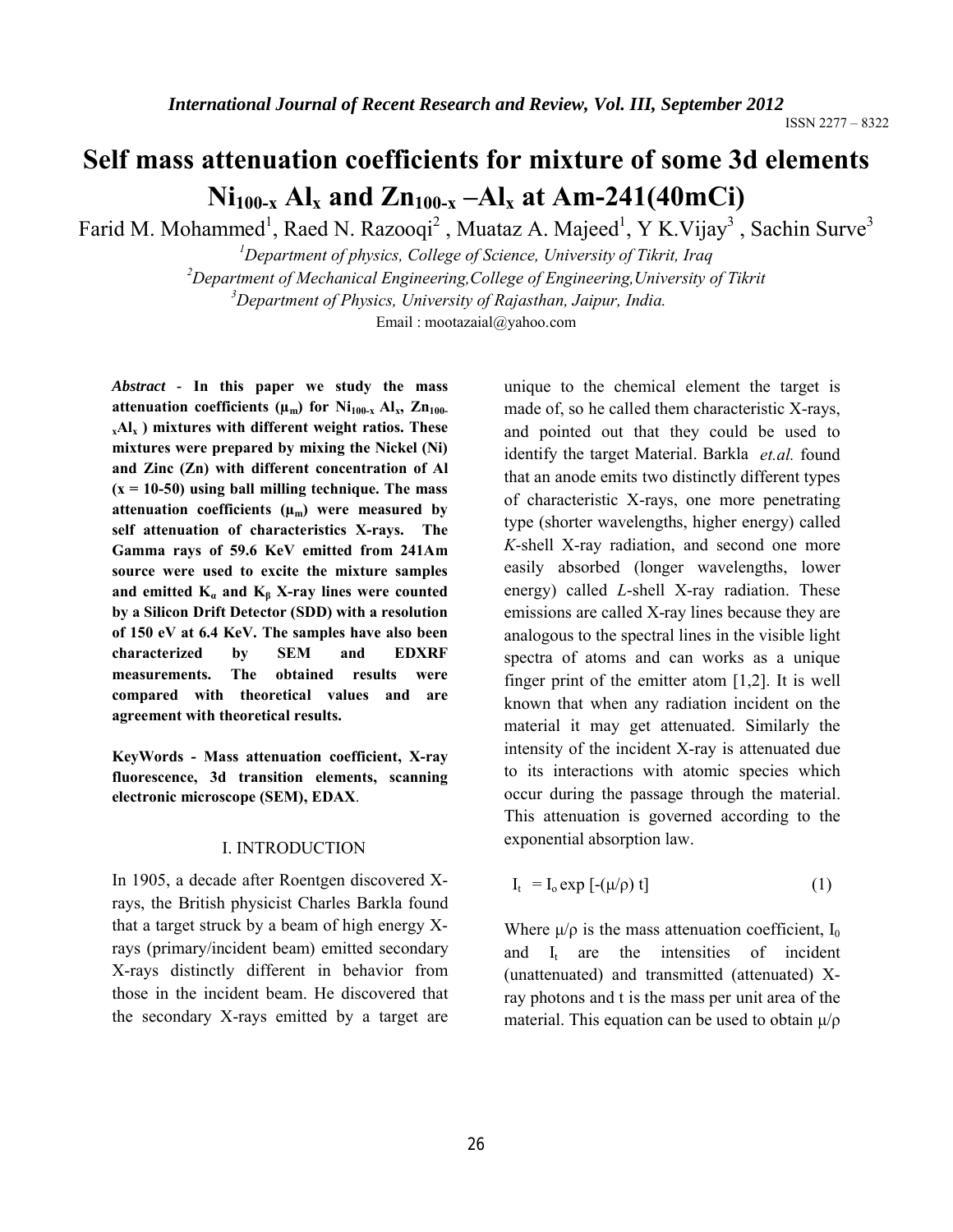from measured  $I_0$ ,  $I_t$  and t data. The mass attenuation coefficients are a measure of the average number of interactions that occur between the incident photons and mass per unit area [3]. These interactions are related to the atomic number of an element and the photon energy for a single element. The three major gamma ray interaction processes i.e. Photoelectric, Compton with coherent scattering and Pair production and can be expressed as a function of photon energy hυ and atomic number Z of the element. The photoelectric absorption is the dominant interaction, causes the generation of the characteristic X-rays in the sample. At a given photon energy [4-7] the interaction is proportional to  $Z<sup>n</sup>$  where n is between 4 and 5 for Photoelectric effect. A number of experimental studies on mass attenuation coefficients and mixture rule have been reported and studied X-ray absorption coefficient for rubidium in the K-edge region [8-11]. In the literature description of mixtures of elements, it is standard practice to assume that the contribution of each element to the attenuation is additive. This assumption yields the well known mixture rule which gives the attenuation coefficient of any substance as the sum of the appropriately weighted contributions from the individual atoms [12-15]. Thus the mass attenuation coefficient  $\mu_m$  is given by Equation (2).

$$
\mu_{m} = \sum_{i} w_i \left(\frac{\mu}{\rho}\right) i \tag{2}
$$

where  $w_i$  is the proportion by weight,  $\mu$  is the linear attenuation coefficient in cm<sup>-1</sup>,  $\rho$  (g/cm<sup>3</sup>) is the density of element and  $\mu_m$  (cm<sup>2</sup>/g) is the mass attenuation coefficient of constituent element i of the compound. The mixture rule is valid when the effects on the atomic wave function of molecular bonding and chemical or crystalline environment are negligible [16-18].

When all the energy  $(E = h v)$  of X-ray or  $\gamma$ ray photon is used to release the electron from an atom or molecule, the process is called photoelectric effect. From the principle of Conservation of energy, the kinetic energy of the electron so released is equal to the energy of the photon (*h* ν) minus the binding energy of the electron to the atom. Binding energies of electrons in various shells are different and Xray photons can ionize inner-shell electrons. Absorption of photons by photoelectric effect is the most important mode for low energy (long wavelength) photons, especially when the energy is just sufficient to eject electron ionization Braking radiation annihilation from a particular shell of the atoms in the medium. In the photoelectric effect the photon with an energy E=hu is absorbed by the atom and its energy used for releasing electrons from the atomic system. The released photo electrons carry a kinetic energy  $E_k$ , which corresponds to the difference between the initial energy of the photon and the binding energy  $E_b$  necessary to release the electron from its atomic orbit by Equation (3).

$$
E_k = hv - E_b \tag{3}
$$

The ionization of the most tightly bound electrons in the K and the L shell of the atom contribute mostly to the photoelectric effect. The created vacancy in the K or L shell is filled quickly by subsequent de-excitation of electrons from the higher orbits with the emission of the characteristic X-rays. This process is called Xray fluorescence. Alternatively to X-ray fluorescence, the released energy is used to ionize more, less bound electrons – the so-called Auger electrons. Since the lower energy X-rays and also the Auger electrons are mostly absorbed in the material by subsequent interaction processes, most of the initial photon energy is completely absorbed. In specific experimental configurations the characteristic Xrays escape and X-ray fluorescence can be observed [19, 20].

In present paper, the mass attenuation coefficients  $(\mu_m)$  for mixture some 3 d transition elements ( $Ni<sub>100-x</sub>$   $Al<sub>x</sub>$ ,  $Zn<sub>100-x</sub>$   $Al<sub>x</sub>$ ) with different weight ratio by self attenuation method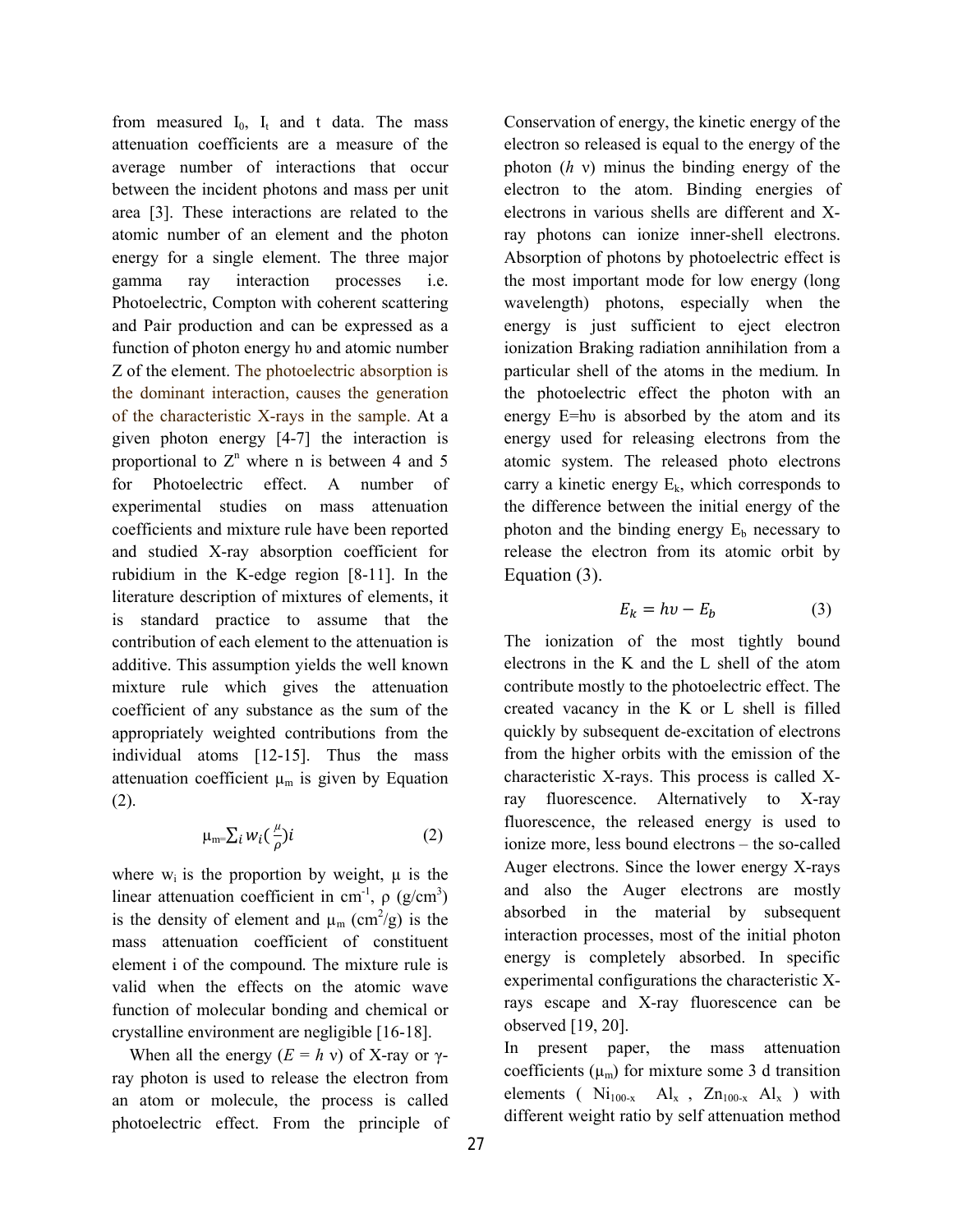using X-ray fluorescence will be studied. The sample mixtures were prepared by mixing the Ni and Zn with different weight fraction Al using ball milling technique. The sample has also been characterized by SEM and EDAX.

#### II. EXPERIMENTAL

## *A. Materials and Sample preparation*

In the present work the sample mixtures of  $Ni<sub>100</sub>$  $_{x}$  Al<sub>x</sub> and Zn<sub>100-x</sub>Al<sub>x</sub> were prepared by mixing the Ni and Zn with Al in weight ratio  $x = 10\%$ , 20%, 30%, 40% and 50%. The high purity (99.9- 99.99 %) fine powder of Al, Ni and Zn were obtained from Sigma Aldrich. The mixing has been done using ball milling (Planetary Ball Mill PM100) contained stainless steel container (volume about  $75 \text{ cm}^3$ ) and stainless steel ball having a diameter of 10 mm. We put the sample powder ( $Ni<sub>100-x</sub> Al<sub>x</sub>$  and  $Zn<sub>100-x</sub> Al<sub>x</sub>$ ) separately in ball milling container with ball to powder ratio 10:1 in argon atmosphere. The rotation speed of mill was 250 rpm and milling time, followed by 4hr further grinding with postal mortar.

#### *B. Characterization*

The mass attenuation coefficients were determined by measuring of X-rays fluorescent emitted through sample mixture of known thickness. The experimental arrangement is shown in Fig. 1.



*Fig. 1 The experimental setup*

The sample mixtures were irradiated with 59.6 KeV X-rays obtained from the 241Am (40 mCi) annular source. The emitted K-line X-rays fluorescents were collimated by the lead collimator shielded with aluminum and iron to fall on samples. These sample mixture was put in circular ring having various thicknesses (1.2- 1.5) mg/cm2 . The X-rays fluorescent was recorded with help of silicon drift detector (SDD) connected to the Fast Comtech multi channel analyzer card. The distance between sample to source was 15mm same as the distance between sample to detector with an angle  $90^\circ$  as shown in Fig.1.

Total mass attenuation coefficient,  $\mu_{m}$  (cm<sup>2</sup>/g) of mixtures were calculated by Equation (4).

$$
\mu_{\rm m} = \frac{-1}{t} \ln \left( \frac{I}{I_0} \right) \tag{4}
$$

Where  $t \text{ (mg/cm}^2)$  is the thickness of sample, I and I<sub>o</sub> are area under the peak ( $K_\alpha$  and  $K_\beta$ ) for the mixture and pure elements (i.e. Ni, Zn) respectively. The  $\mu_{m}$  values obtained experimentally was compared with the theoretical values obtained by Xcom software [21]. The relative difference (RD) between the experimental and theoretical values has been calculated by Equation (5).

$$
RD = \frac{(\mu_m)_{exp} - (\mu_m)_{theory}}{(\mu_m)_{theory}} * 100\% \tag{5}
$$

The samples have also been characterized using Scanning Electron Microscopy (Zeiss, Germany) and EDAX analysis.

#### III. RESULT AND DISCUSSION

### *A. Mass attenuation coefficient (µm)*

The Fig.2and Fig.3 show the XRF measurements for pure Ni and pure Zn with different weight ratio of Al (10%, 20%, 30%, 40% and 50%). These figures clearly indicate the  $K_{\alpha}$  and  $K_{\beta}$  X-ray energy peaks for pure Ni and pure Zn have been appeared at 7.47 KeV , 8.26 KeV and 8.63 KeV, 9.57 KeV respectively with higher Intensity.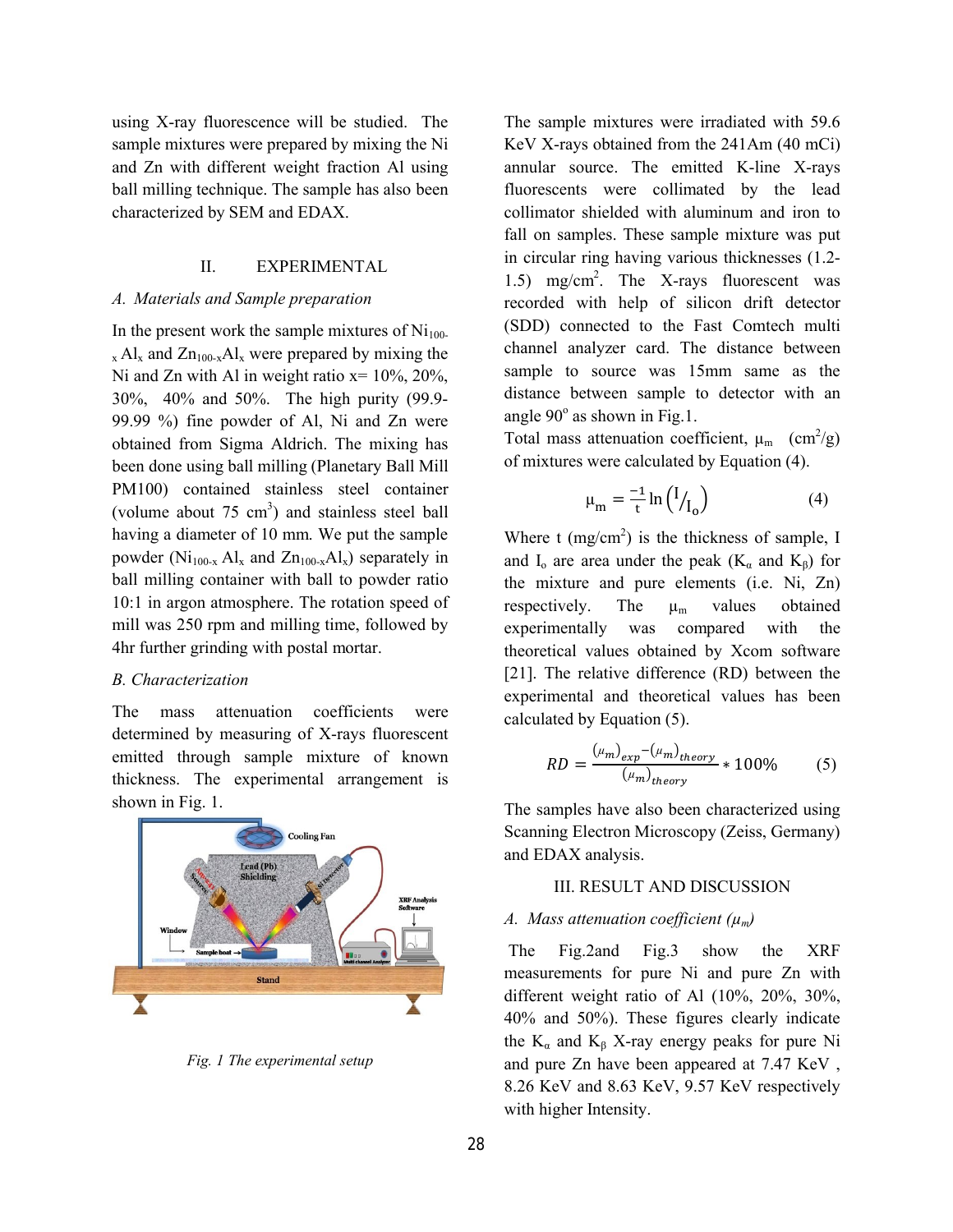

*Fig. 2 X-ray fluorescence plots for Ni100-x Alx mixtures.*



*Fig. 3 X-ray fluorescence plots for Zn100-x Alx mixtures.*

It was observed that for mixture samples intensity of the  $K_{\alpha}$  and  $K_{\beta}$  X-ray energy peaks was decreased as the concentration of Al increased in both Zn and Ni. Mass attenuation coefficient  $(\mu_m)$  for these mixtures were calculated and it was observed that in case of  $Ni<sub>100-x</sub> Al<sub>x</sub>$  the  $\mu_m$  is linearly increased as the Al concentration increased in Ni mixture while for  $Zn_{100-x}$  Al<sub>x</sub> the  $\mu_m$  decreased as the Al concentration increased. The experimental and theoretical plots of  $\mu_m$  with Al concentration for Ni and Zn mixtures have been shown in Fig. 4

and Fig. 5 respectively. These measured experimental values of  $\mu_m$  have been compared with theoretical values by Xcom software and have good agreement.



F*ig. 4 experimental and theoretical plot between mass attenuation coefficient (µm) and Al concentration for*  $Ni_{100-x}Al_x$  *mixtures.* 



*Fig. 5 shows the experimental and theoretical plot between mass attenuation coefficient (µm) and Al concentration for*  $Zn_{100-x}Al_x$  *mixtures.* 

Mass attenuation coefficients  $(\mu_m)$  in mixtures of Ni increased with Al concentration increased because the density of mixture is high. The  $\mu_m$ for Zn mixtures was decreased with increased Al concentration, this refers to lower density of  $Zn_{100-x}$  Al<sub>x</sub> mixtures. The  $\mu_m$  coefficients of Zn mixtures was higher than mixtures of Ni because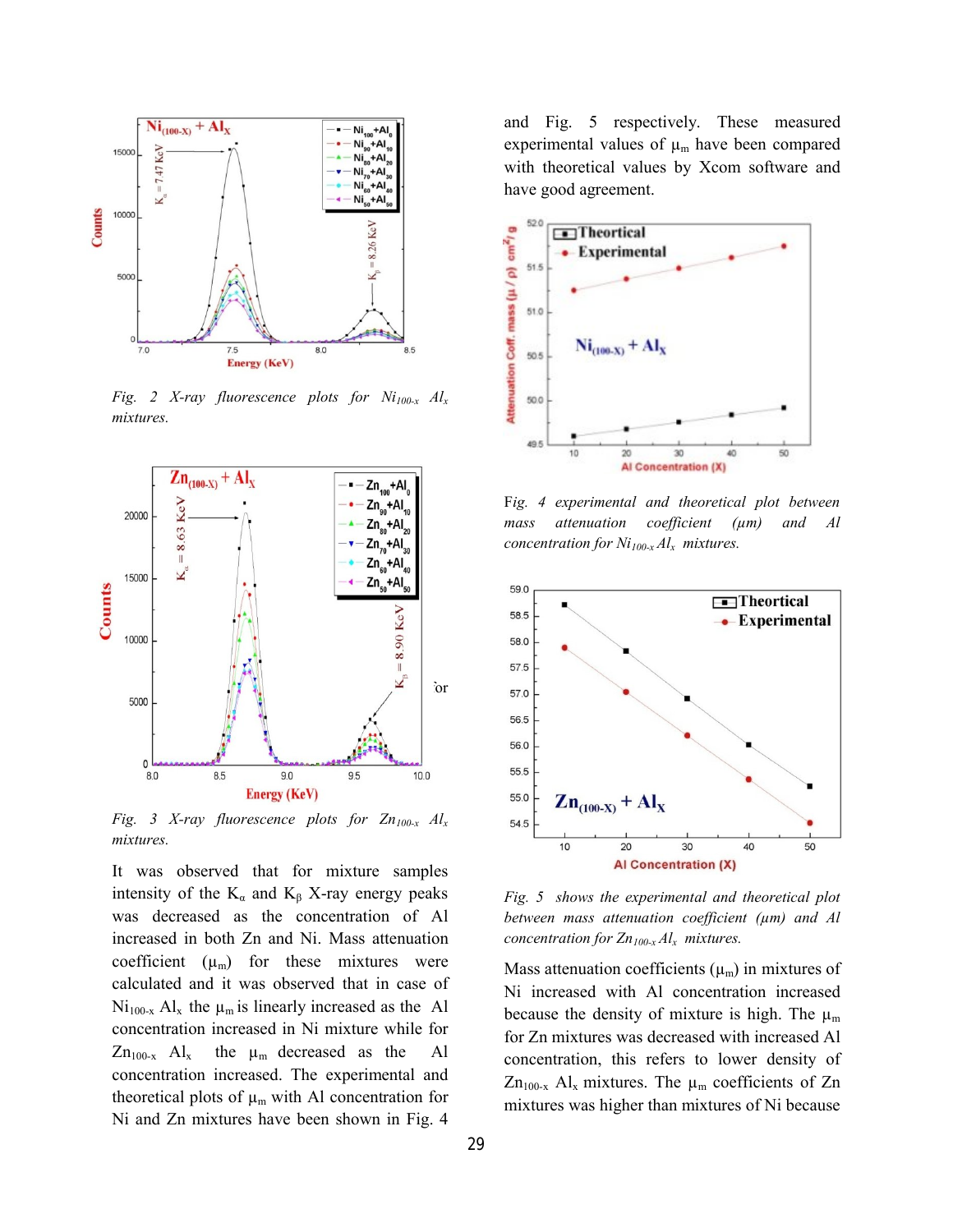of Zn and their mixtures have higer  $K_{\alpha}$  and  $K_{\beta}$ X-ray energy as well as higher atomic number in comparison to that of Ni.

#### *B. Scanning electron microscopy (SEM)*

The Fig. 6 and Fig. 7 show the SEM images for  $Ni<sub>50</sub>Al<sub>50</sub>$  and  $Zn<sub>50</sub>Al<sub>50</sub>$  mixtures. These images show that mixtures composed of the uniformly distributed uneven granular structure. The EDAX measurement confirms the elemental composition of  $Ni<sub>50</sub>Al<sub>50</sub>$  and  $Zn<sub>50</sub>Al<sub>50</sub>$  mixtures.

| <b>Element</b> | Weight% |                                            |
|----------------|---------|--------------------------------------------|
| $\mathbf{Al}$  | 0.49    |                                            |
| Ni             | 0.44    | Electron Impge 1<br>20 Chum<br>Countries 4 |
| <b>Total</b>   | 0.93    |                                            |

*Fig. 6 The SEM image with EDAX analysis for Ni50Al50 mixture.*

| <b>Element</b> | Weight% |                                          |
|----------------|---------|------------------------------------------|
| Al             | 0.42    | Spectrum 1                               |
| zn             | 0.39    | Electron Image 1<br>diffum<br>Spectrum 1 |
| <b>Total</b>   | 0.81    |                                          |
|                |         | Full Scale 1724 cts Curson 0.000         |

*Fig. 7 The SEM image with EDAX analysis for Zn550Al50 mixture.*

### IV. CONCLUSION

The  $Ni<sub>100-x</sub> Al<sub>x</sub>$  and  $Zn<sub>100-x</sub>Al<sub>x</sub>$  mixtures with different weight ratios of Al  $(x = 10-50)$  were prepared by mixing method using ball milling technique. The mass attenuation coefficients  $(\mu_m)$  were measured by self attenuation of characteristics X-rays using XRF technique. It was observed that mass attenuation coefficient  $(\mu_m)$  for Ni<sub>100-x</sub> Al<sub>x</sub> is linearly increased as the Al concentration increased in Ni mixture while

for  $Zn_{100-x}$  Al<sub>x</sub> the  $\mu_m$  decreased as the Al concentration increased. The measured experimental values of  $\mu_m$  have been compared with theoretical values by Xcom software and have good agreement.

#### V. ACKNOWLEDGEMENT

We are also thankful to Coordinator, DSA program, Department of Physics, University of Rajasthan, Jaipur for providing the laboratory and experimental facilities for this work. A special thanks from one all authors to Mr. Sumit Kumar and Miss Garima, Department of Physics, University of Rajasthan, Jaipur for his help during the measurements and Characterization.

#### VI. REFERENCES

- [1] H. Holbrow, N. Lloyd, C. Amato, E. Galvez, M. Elizabeth Parks, "*Modern Introductory Physics*", Springer New York Dordrecht Heidelberg London, pp. 536-542, 2010.
- [2] S.B. Gudennavar, N.M. Badiger, S.R. Thontadarya and B. Hanumanaiah, "Verification of Bohr's Frequency condition and Moseley's Law: An Undergraduate laboratory Experiment", *American Journal of Physics*, **71**, pp. 822- 825, 2003.
- [3] Beckhoff, B., Kanngießer, B., Langhoff, N., Wedell, R., Wolff, H., *Handbook of Practical X-Ray Fluorescence Analysis*, Springer, 2006, ISBN 3-540-28603-9
- [4] S R Manohara and S M Hanagodimath *Nucl.Instrum.Methods Phys.Res*.B ,**2007a**,258, 321-328.
- [5] T Henriksen and J Baarli *The Effective Atomic Number Radiation Research*.**1957**,6, 415-423.
- [6] D R White *Phys.Med.Biol*., **1977**, 22,219-228.
- [7] S R Manohara, S M Hanagodimath and L Gerward *Phys.Med.Biol*.,**2008**,53, N377-N386.
- [8] B.R. Kerur, S.R. Thontadarya, B. Hanumaiah *Anomalous X-ray attenuation coefficients around the absorption edges using Mn–Kx, Cu–Kx X-rays Appl.* Radiat. Isot., 45 1994, p. 159
- [9] A.A. Tajuddin, C.S. Chong, A. Shukri, T. Bandyopadhyay, D.A. Bradley *Measurement of mass attenuation coefficients of moderate-to-*